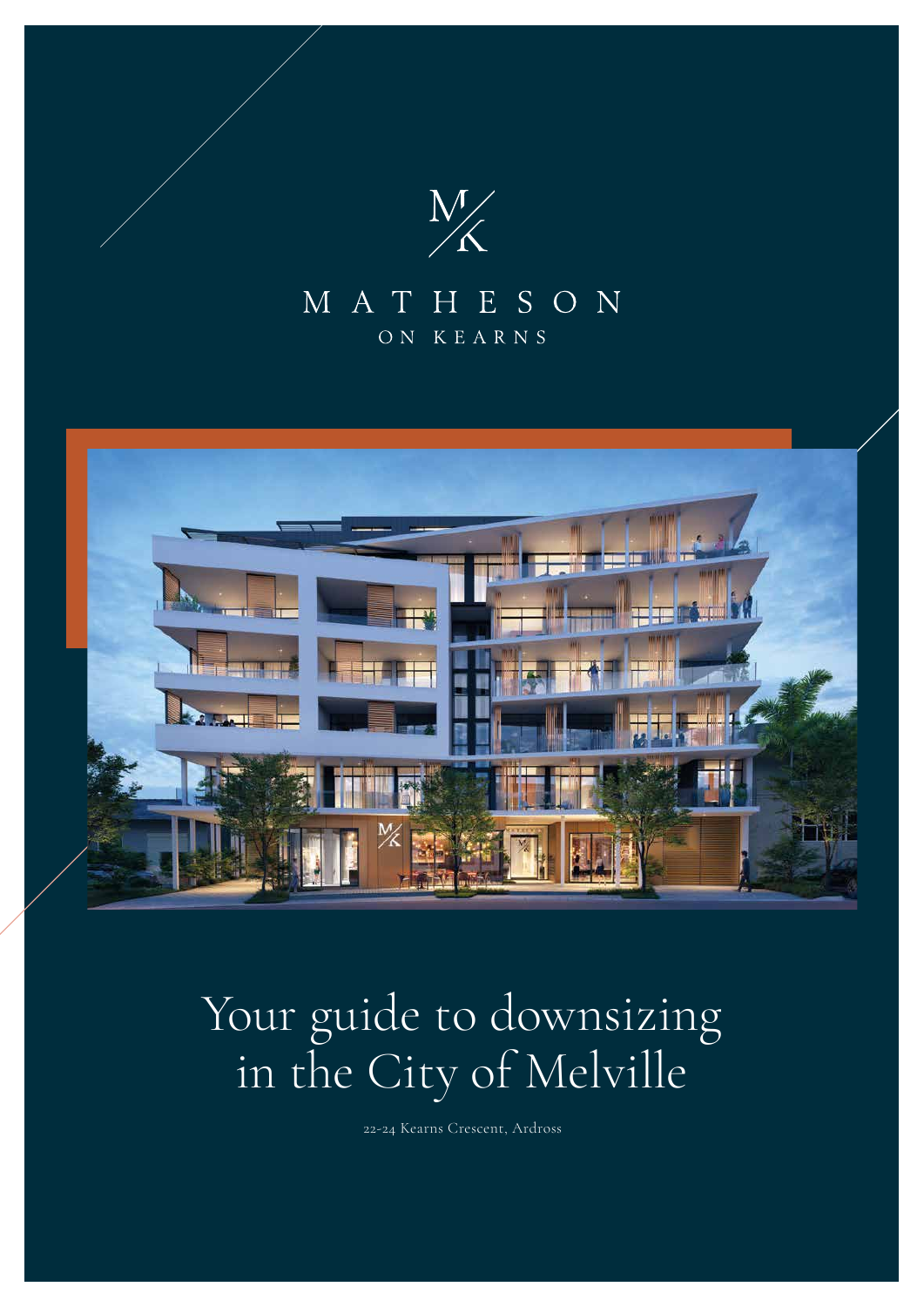# How do I know when the market is right to downsize my family home?

How and when to downsize is one of the biggest decisions any couple or individual can make in their lifetime. You've spent your working life paying off the family home, and in most cases, this is the most valuable asset people have. Maximising its financial return, whilst ensuring you find a new home that suits all of your lifestyle desires, is key to getting the move right.

So if you no longer need the space and maintenance of the big family home and are looking to transition into the lifestyle of a designer apartment residence, then you may find the following information helpful as you embark on this journey of change.

We have a lot of experience in helping people move through this process, so we're here to help you too.



A lot of sellers think that the best time to sell is when the market is deemed to be at its peak. This is not necessarily true – the best time to sell is when there is a scarcity of homes on the market, and you have a property that people want to buy.

### The less supply in the market, the better price you will get as buyers have little choice and want to snap up a good property.

Yes, you need to prepare your property the best you can for sale, so that it appeals to the many young families who are out looking for a new family home, but are currently suffering from a significantly low level of supply.

### Key indicators in the City of Melville

- There has been a plummet of 29% in supply of properties for sale in the second half of 2017 in the Melville area.
- This is lowest level of properties advertised for sale in 3 years.
- With less properties advertised for sale, properties are selling faster with average days on market now just 56 for the City of Melville.
- If your home is in good condition and is presented well for sale, with the right sales strategy, these market conditions allow you to achieve a peak sale price.
- The chart below highlights the typical relationship between low levels of stock and a reduced 'days on market' campaign as demand outstrips supply in the area.

Days on market (RHS)



### Fig 1. City of Melville - Days on Market

Stock on market (LHS)

*Source: REIWA*

# What are the selling conditions in my local market?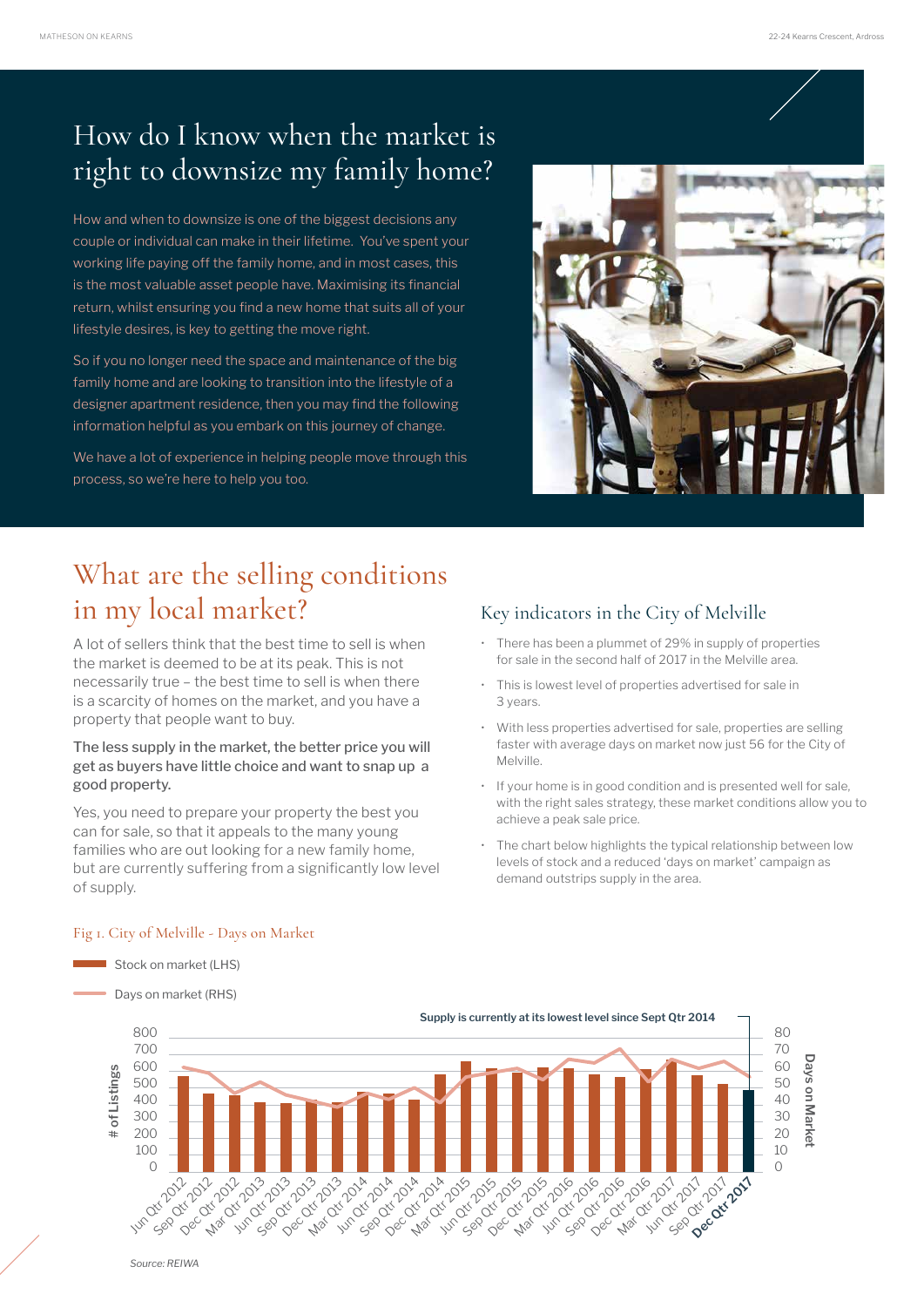### Median Prices

- In the last year, we have seen some positive signs emerging in Applecross, Ardross and Attadale with 27.3%, 1.5% and 9% price increases respectively.
- The decrease in stock and lower days on market suggest that we are at the bottom of the cycle.
- The City of Melville is starting to see the first stage of recovery, which was the resurgence of trade-up buyers pushing up the price of entry level homes in aspirational areas such as Attadale and Ardross.
- This will in turn create a ripple effect as trade up buyers become priced out of the more aspirational suburbs and raise the cost of homes in neighbouring suburbs.
- It appears that the Perth market is turning.

- To be eligible for the incentive you need to:
- $\checkmark$  Be 65 years or older
- $\checkmark$  Sell your property on or after the 1st July 2018
- $\checkmark$  Live in your home for the last 10 years or more prior to selling



 $\checkmark$  Your home is in Australia and not a caravan, houseboat or other mobile home

#### Fig 2. City of Melville - Median House Price



# Are there any new superannuation benefits for downsizing?

As at the 1st of July 2018, when you sell your family home (principal place of residence), you can add an extra \$300,000 (for singles) to \$600,000 (for couples) into your superfund, tax free and exempt from various existing limits on superannuation contributions. This is ideal for retirees who have too many assets to be eligible for the pension, as it enables you to boost your tax-free super.



If you can say yes to all the criteria, then the government is offering an exceptional incentive to make the move. For more information refer to the ATO website, downsizing contributions into superannuation: **www.homeownership.gov.au/downsizers**